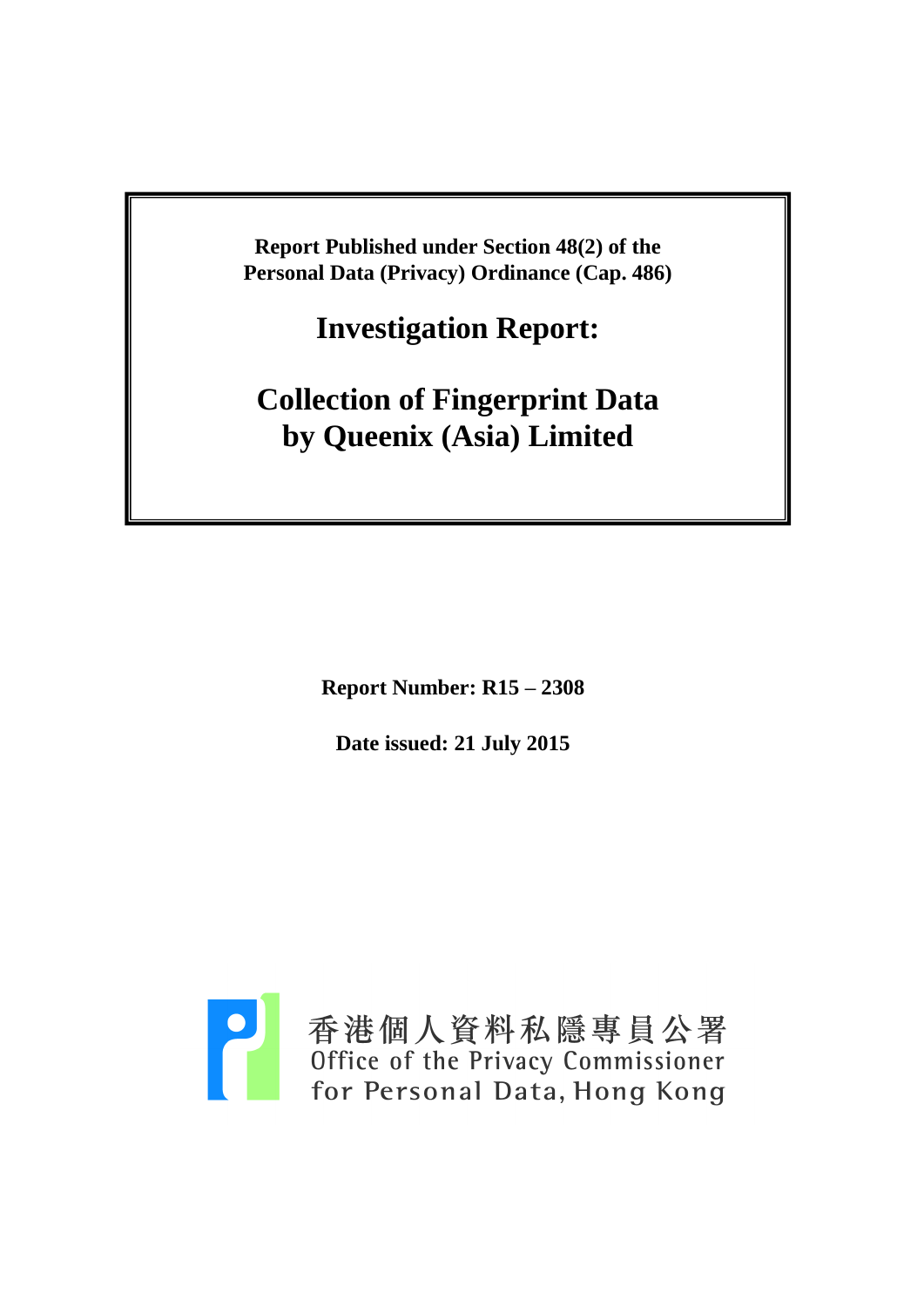# **Investigation Report: Collection of Fingerprint Data by Queenix (Asia) Limited**

This report in respect of an investigation carried out by the Privacy Commissioner for Personal Data (the "**Commissioner**") pursuant to section 38 of the Personal Data (Privacy) Ordinance, Cap. 486 is published in the exercise of the power conferred on the Commissioner by Part VII of the Personal Data (Privacy) Ordinance. Section 48(2) of the Personal Data (Privacy) Ordinance provides that *"the Commissioner may, after completing an investigation and if he is of the opinion that it is in the public interest to do so, publish a report –*

*(a) setting out -*

- *(i) the result of the investigation;*
- *(ii) any recommendations arising from the investigation that the Commissioner thinks fit to make relating to the promotion of compliance with the provisions of this Ordinance, in particular the data protection principles, by the class of data users to which the relevant data user belongs; and*
- *(iii) such other comments arising from the investigation as he thinks fit to make; and*
- *(b) in such manner as he thinks fit."*

#### **ALLAN CHIANG**

**Privacy Commissioner for Personal Data**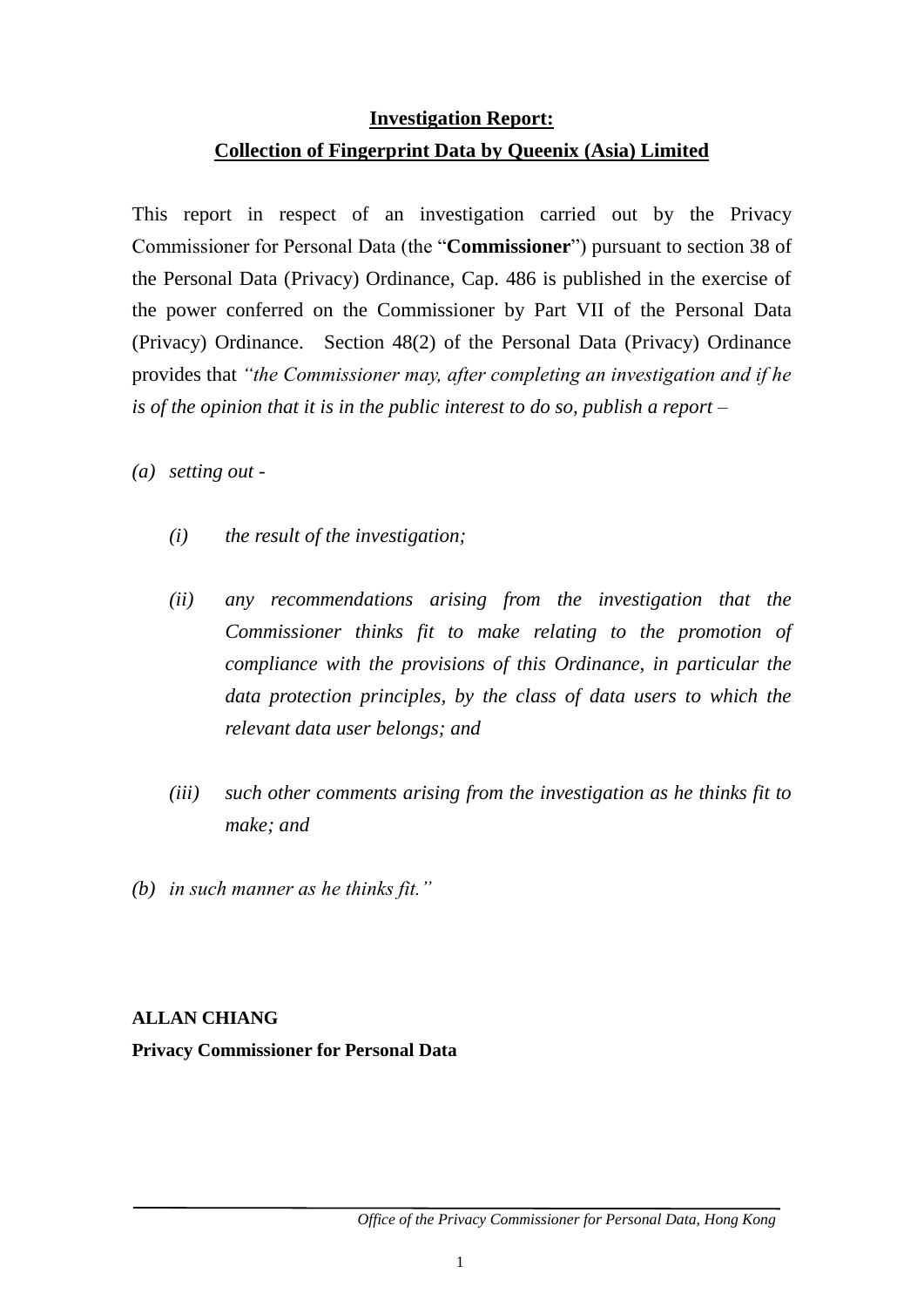# **Investigation Report: Collection of Fingerprint Data by Queenix (Asia) Limited**

*An ex-employee of a high-end fashion trading company, Queenix (Asia) Limited ("Queenix"), complained to the Office of the Privacy Commissioner for Personal Data (the "PCPD") against Queenix for collecting her fingerprint data at the entrance of its office. At the conclusion of an investigation into the complaint, the Commissioner found that the collection of the data was unnecessary and excessive in the circumstances, and the manner of collection was unfair, thereby contravening the requirements under Data Protection Principle 1(1) and (2) in Schedule 1 to the Personal Data (Privacy) Ordinance, Cap. 486 (the "Ordinance"). An Enforcement Notice was served on Queenix directing it to take remedial actions and to prevent recurrence of contravention.* 

#### **I. The Complaint**

The Complainant was employed by Queenix as a fashion buyer in early June 2014, and she left the employment on 23 June 2014. Queenix collected the Complainant's fingerprint data through a fingerprint recognition device at the entrance of Queenix's office on her first day of work.

2. According to the Complainant, there were two fingerprint recognition devices, one installed at the entrance of Queenix's office and the other one at the entrance of its showroom. Both devices were installed for security and staff attendance purposes. To access Queenix's office or showroom, employees were required to place their fingers on the fingerprint recognition devices.

3. The Complainant considered fingerprint data as sensitive personal data, and she was therefore reluctant to have her fingerprint data collected by Queenix. She requested Queenix to provide other alternatives in lieu of collecting her fingerprint data, but her request was ignored. Left with no alternative, the Complainant allowed Queenix to collect her fingerprint data. On the second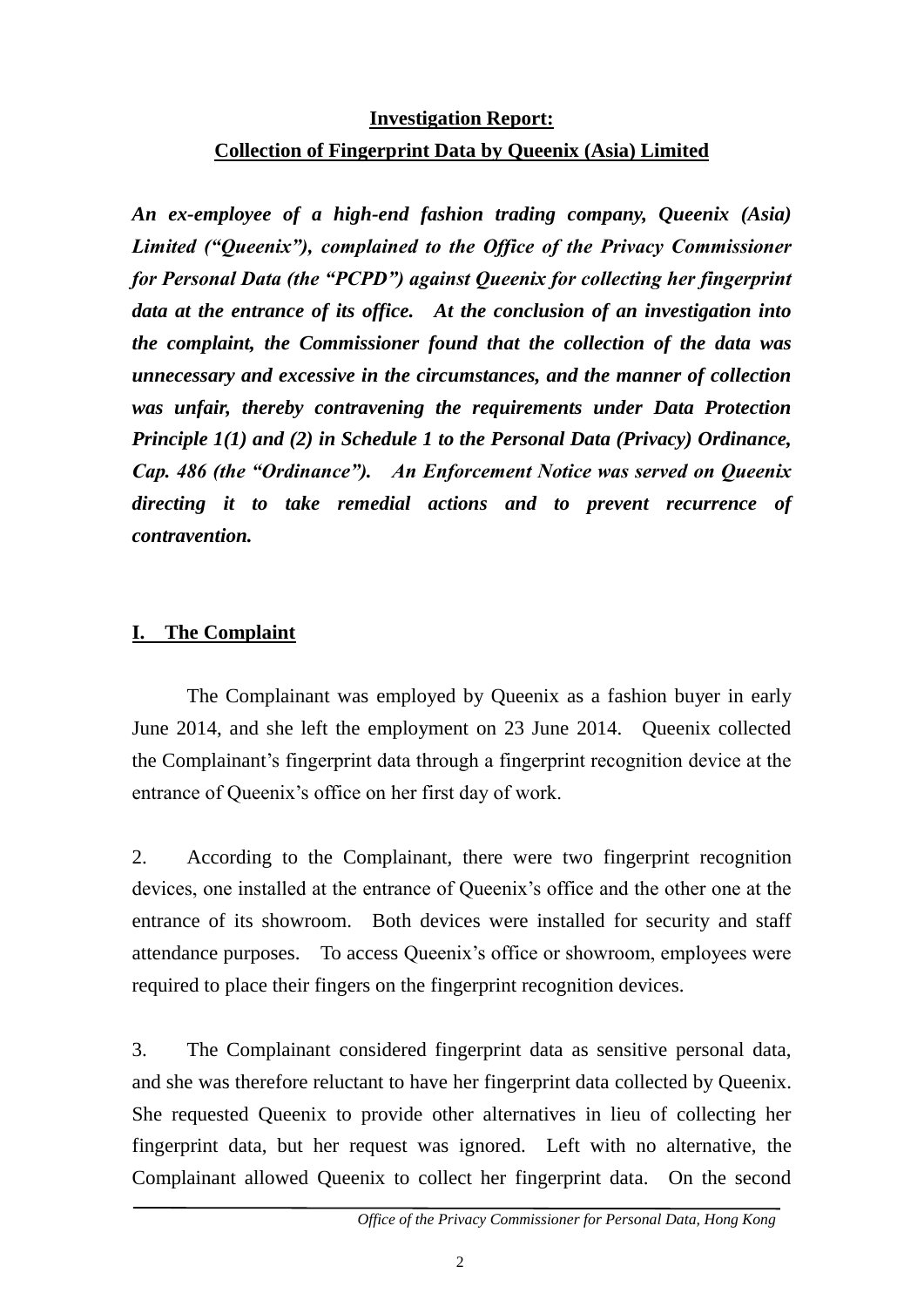day of reporting for duty, the Complainant presented Queenix with a sample consent form and suggested Queenix to obtain written consent from staff members before collecting their fingerprint data. Her suggestion was not taken up by Queenix.

4. The Complainant felt that Queenix was not justified to collect her fingerprint data, and she lodged a complaint with the PCPD. An investigation was conducted by the PCPD under section 38 of the Ordinance to ascertain if Queenix had contravened the relevant requirements under the Ordinance by collecting the fingerprint data of the Complainant and its other staff members.

# **II. Relevant Provisions of the Ordinance**

5. Of relevance to this complaint is Data Protection Principle ("**DPP**") 1(1) and (2) in Schedule 1 to the Ordinance, that stipulates:-

- "*(1) Personal data shall not be collected unless-*
	- *(a) the data is collected for a lawful purpose directly related to a function or activity of the data user who is to use the data;*
	- *(b) subject to paragraph (c), the collection of the data is necessary for or directly related to that purpose; and*
	- *(c) the data is adequate but not excessive in relation to that purpose.*
- *(2) Personal data shall be collected by means which are-*
	- *(a) lawful; and*
	- *(b) fair in the circumstances of the case.*"

6. According to section 2(1) of the Ordinance, "personal data" means any data:-

- "*(a) relating directly or indirectly to a living individual;*
- *(b) from which it is practicable for the identity of the individual to be directly or indirectly ascertained; and*
- *(c) in a form in which access to or processing of the data is practicable.*"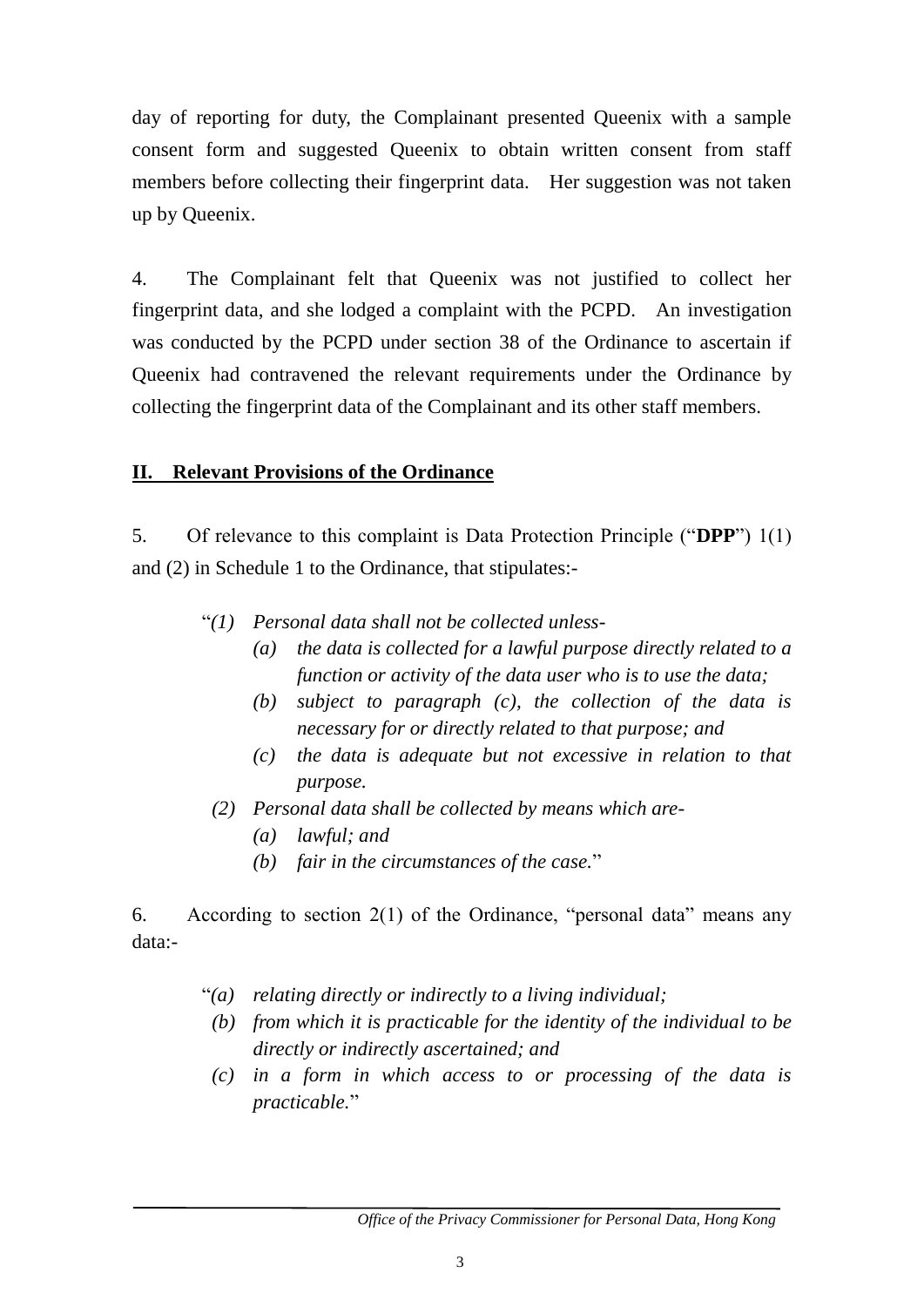# **III. Information Collected during the Investigation**

7. Below is a summary of the information collected by the PCPD during the investigation.

#### *(a) Site inspection*

8. A site inspection was conducted at Queenix's office and showroom which are located adjacent to each other with separate entrances in a commercial building. A floor plan of Queenix is reproduced below (not drawn to scale).



Diagram 1: Floor plan of Queenix

*Office of the Privacy Commissioner for Personal Data, Hong Kong*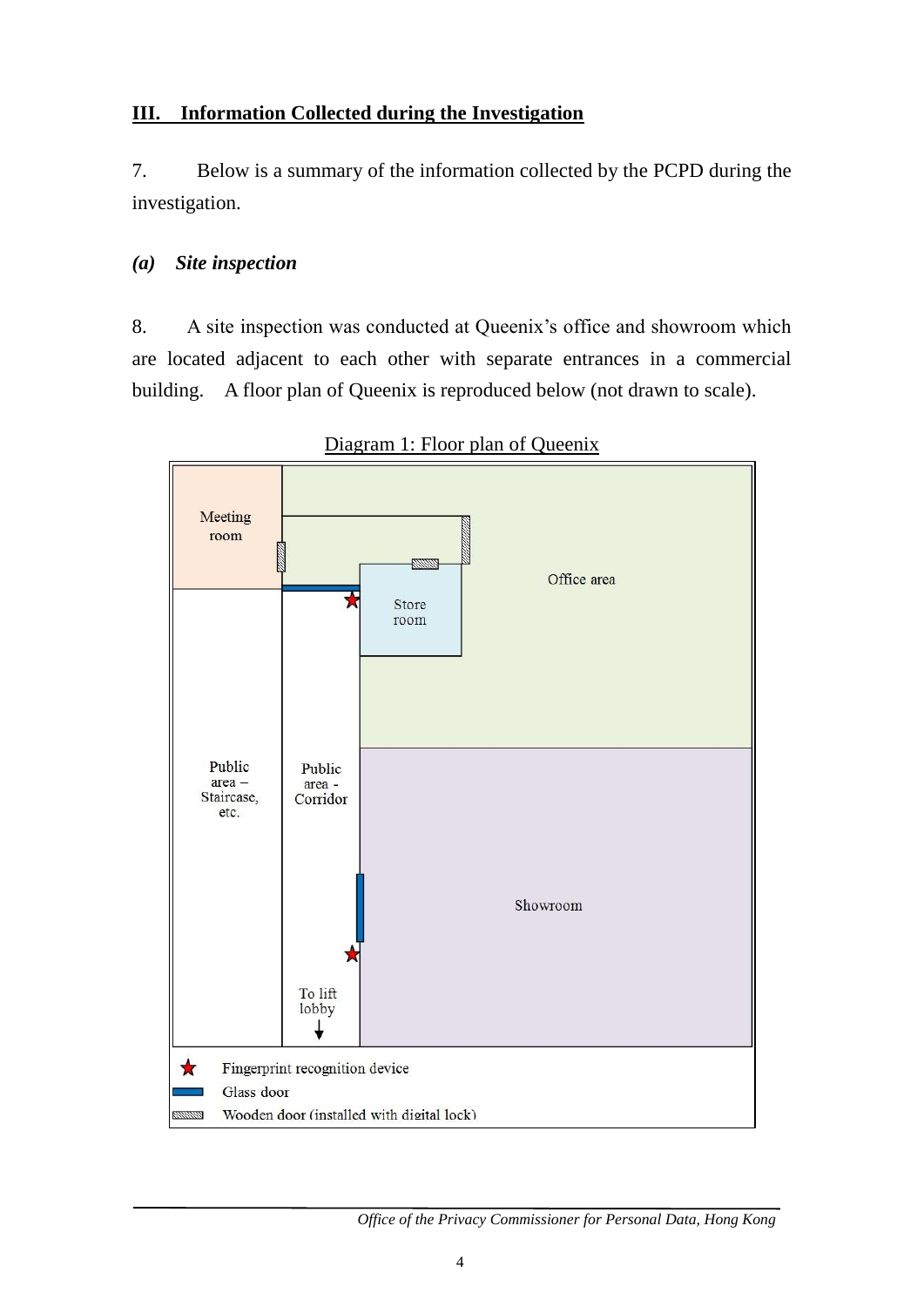9. On arrival by the PCPD's officers at Queenix's office at around 10:30 am on a working day, the doors to Queenix's office and showroom were half opened (see Diagram 2 below). Employees were seen entering and leaving the office and showroom freely without using the fingerprint recognition devices. A postman and a courier also went freely into the office area. The doors of the office and showroom remained half opened during the PCPD's entire visit which lasted for about one hour.



Diagram 2: Entrances of the Queenix's office (upper) and showroom (lower)



*Office of the Privacy Commissioner for Personal Data, Hong Kong*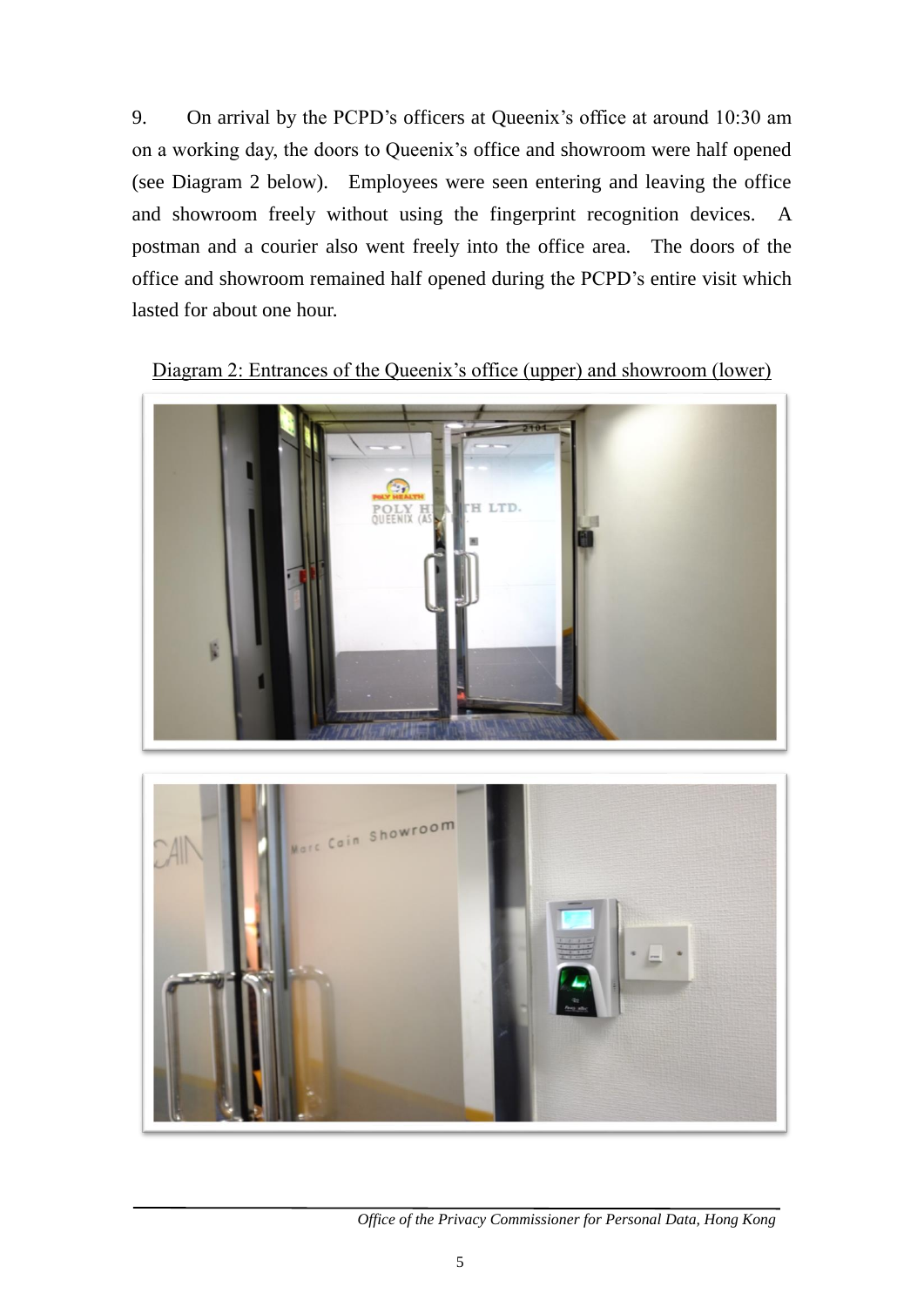#### *(i) The showroom*

10. During the inspection, Queenix informed the PCPD that the fingerprint recognition device<sup>1</sup> installed at the showroom was solely for security purposes. This was contradictory to what the Complainant stated in her complaint. The use of the device for recording staff attendance, as pointed out by the Complainant in her complaint, was not mentioned by Queenix.

11. The showroom has a size of around 1,500 square feet. The PCPD's officers saw the showroom packed with an extensive range of high-end branded fashion items, including clothes, accessories, and shoes. Queenix claimed that the value of its fashion items kept in the showroom ranged from several thousands to tens of thousands of dollars per item. Only Queenix's sales staff and customers accompanied by its sales staff would be allowed access to the showroom.

12. Four CCTV cameras were seen at the four corners of the showroom on the ceiling. Queenix explained that outside of their opening hours, the entrance would also be secured by a door lock and a chain lock.

13. During the PCPD's inspection, Queenix also stated that there had been several incidents of theft in its showroom and office, which were committed by its customers during visits to the showroom and by its staff. The culprits were identified through CCTV footage, and the stolen goods, comprising accessories valued at around HKD 3,000 to HKD 4,000 per item and company souvenirs (such as water bottles and watches) with value ranging from HKD 100 to HKD 1,000 per item, were recovered. The PCPD was told that Queenix had not reported these incidents to the police.

1

Model "Fingertec R2" was installed at the showroom.

*Office of the Privacy Commissioner for Personal Data, Hong Kong*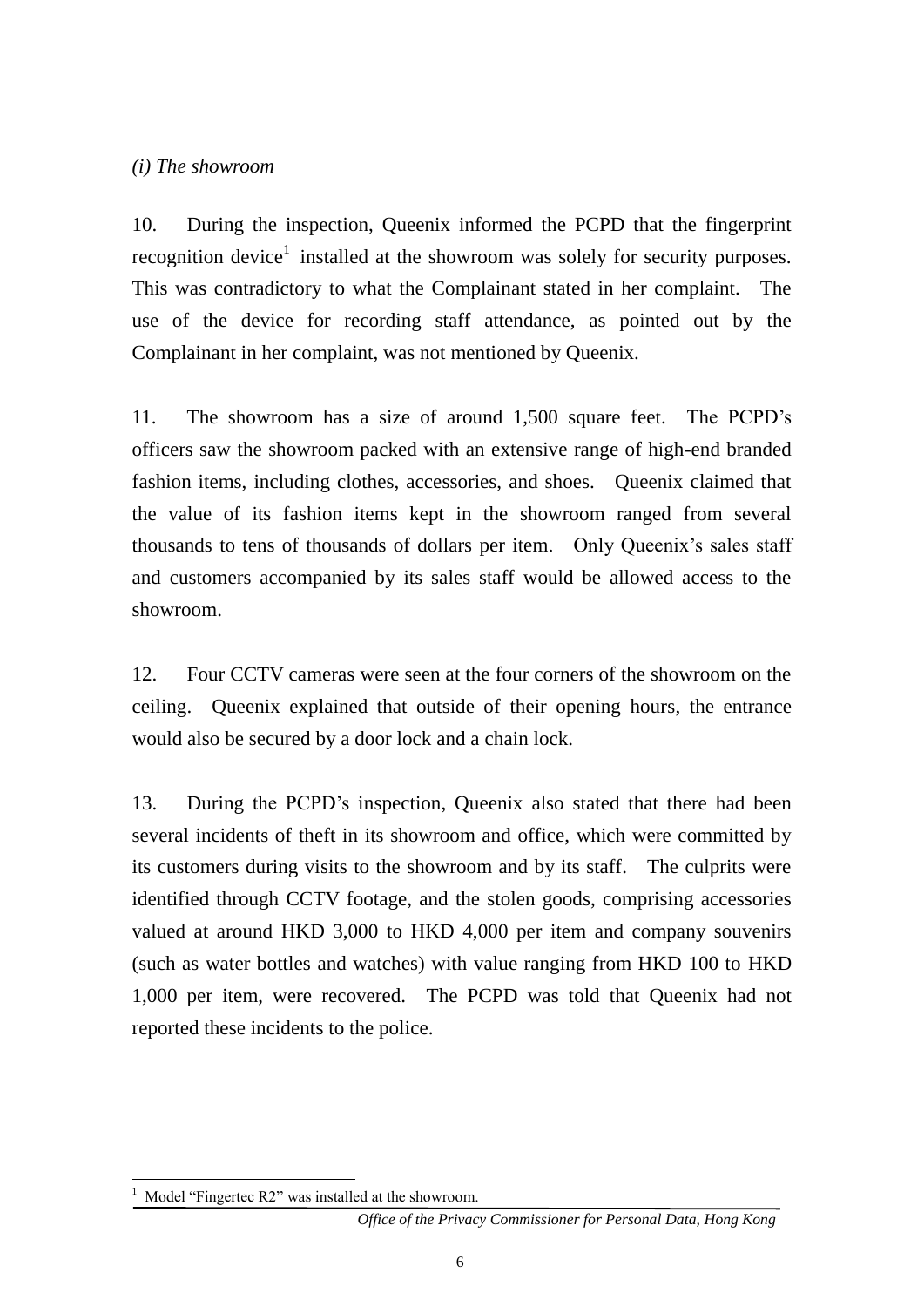# *(ii) The office*

14. The PCPD's officers saw a fingerprint recognition device at the entrance of the office<sup>2</sup> and a CCTV camera installed inside the office pointing at the glass door of its entrance. It served to record the activities at the office entrance. After entering the office, the PCPD's officers proceeded to a hallway leading to a storeroom, a meeting room, and an office area. The doors to these three rooms were installed with digital locks that required a password to open. Again, the doors to the meeting room and to the office area were left open at the time of the PCPD's inspection.

15. During the PCPD's inspection, Queenix explained that the fingerprint recognition device installed outside the office were both for the purposes of security and recording of staff attendance. Queenix stated that although most of its fashion items were stored in the showroom, products rejected by customers were sometimes placed in the office area, pending return to the manufacturer. Queenix showed the PCPD's officers a rack for hanging rejected fashion items, and the PCPD estimated that around 20 - 30 clothing items could be hanged on that rack.

# *(b) Written and verbal replies from Queenix*

16. Queenix started using the fingerprint recognition devices when it moved into the current premises more than ten years ago. It stated that:-

- the fingerprint recognition device at the office entrance was for attendance and security purposes; and
- the fingerprint recognition device at the showroom entrance was solely for security purpose.

17. Queenix stated that the fingerprint recognition device outside the showroom was not connected to computer, while the one at the entrance of the office was connected to a desktop computer, i.e. the host computer, which was located inside the office area and assigned to the accountant. The host computer

<sup>1</sup>  $2$  Model "Star Finger 007" was installed at the office.

*Office of the Privacy Commissioner for Personal Data, Hong Kong*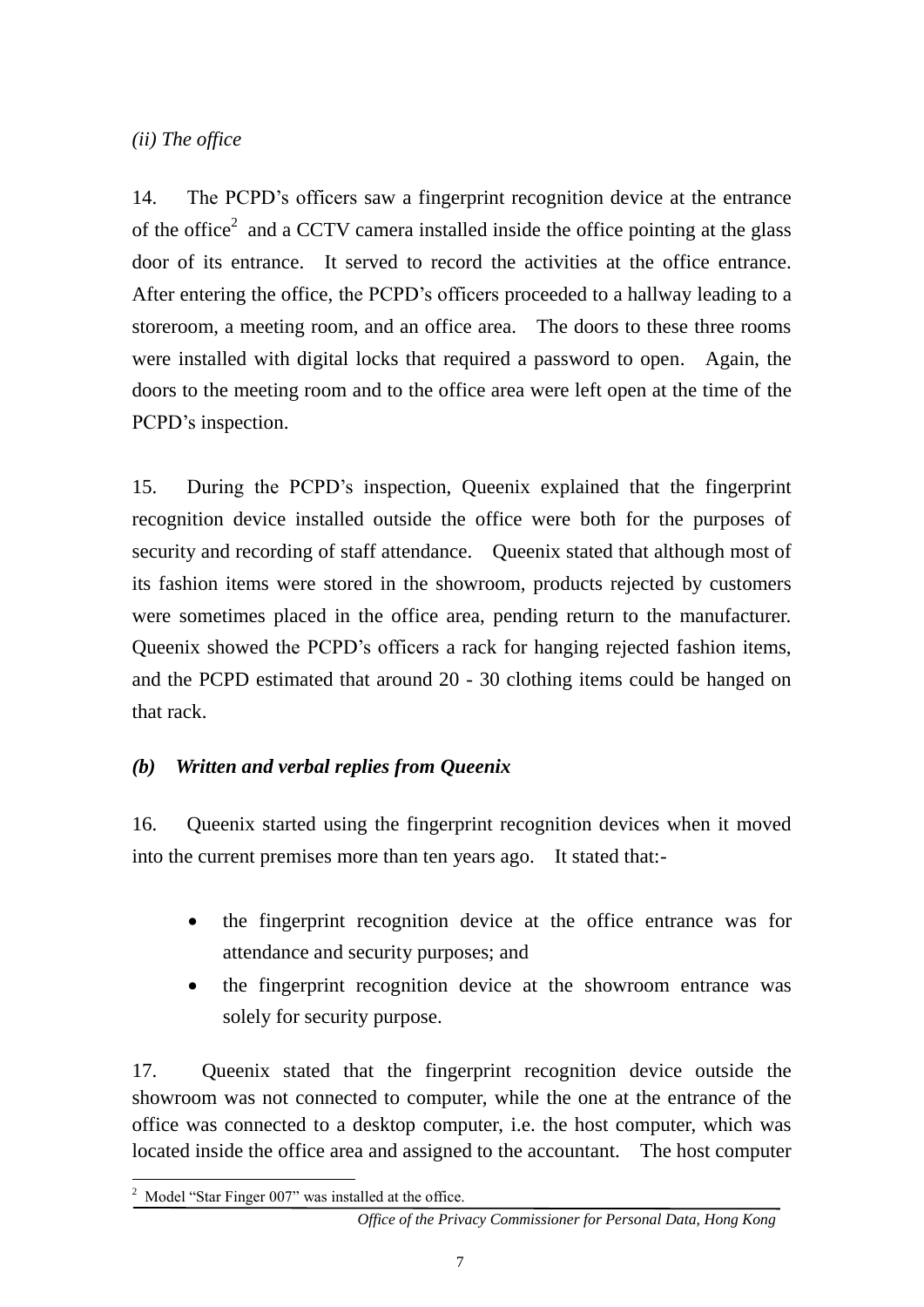was protected by a password. The accountant would generate an attendance report from the host computer monthly, containing the full names of its employees, date and time of their "sign in and out".

18. Queenix was asked to explain the operation of its fingerprint recognition devices in the following regards:-

- (i) whether the devices collected a full image or partial image of a fingerprint;
- (ii) whether the image of the fingerprint was converted into numerical code (also known as a "template") for the purposes of subsequent retention and verification;
- (iii) whether the devices encrypted the fingerprint data during data transmission and retention; and
- (iv) whether the fingerprint data was exported to other devices, such as a computer server or a host computer.

19. Queenix expressed that it had no idea with regard to all of the above. Furthermore, Queenix was unable to state how many employees' fingerprint data (past and present) it had collected and stored in the system. Queenix had lost the user manuals of its fingerprint recognition devices and the contact information of the vendor who installed the devices for it. Queenix stated that it would simply replace any device that was out of order.

# *(c) The user manuals download from the Internet*

20. The PCPD downloaded from the Internet<sup>3</sup> a copy of the user manuals for the fingerprint recognition devices<sup>4</sup> used by Queenix. According to the user manuals, staff attendance reports can be generated through a host computer, based on the attendance information recorded by the fingerprint recognition devices. The user manuals do not state whether the devices collect a complete or partial fingerprint; whether the fingerprint data is stored in the form of an image or numerical code in the finger recognition devices; or whether the fingerprint data is encrypted during transmission or retention. Both devices

1

<sup>4</sup> Models "Star Finger 007" and "Fingertec R2"

<sup>3</sup> Websites:-

<http://www.idteck.com/en/customer/customer/download/view/1135?p=1&d1=01&d2=01&m=06&t=3> <http://www.fingertec.com/customer/download/postsales/HUM-AC900R2-E.pdf>

*Office of the Privacy Commissioner for Personal Data, Hong Kong*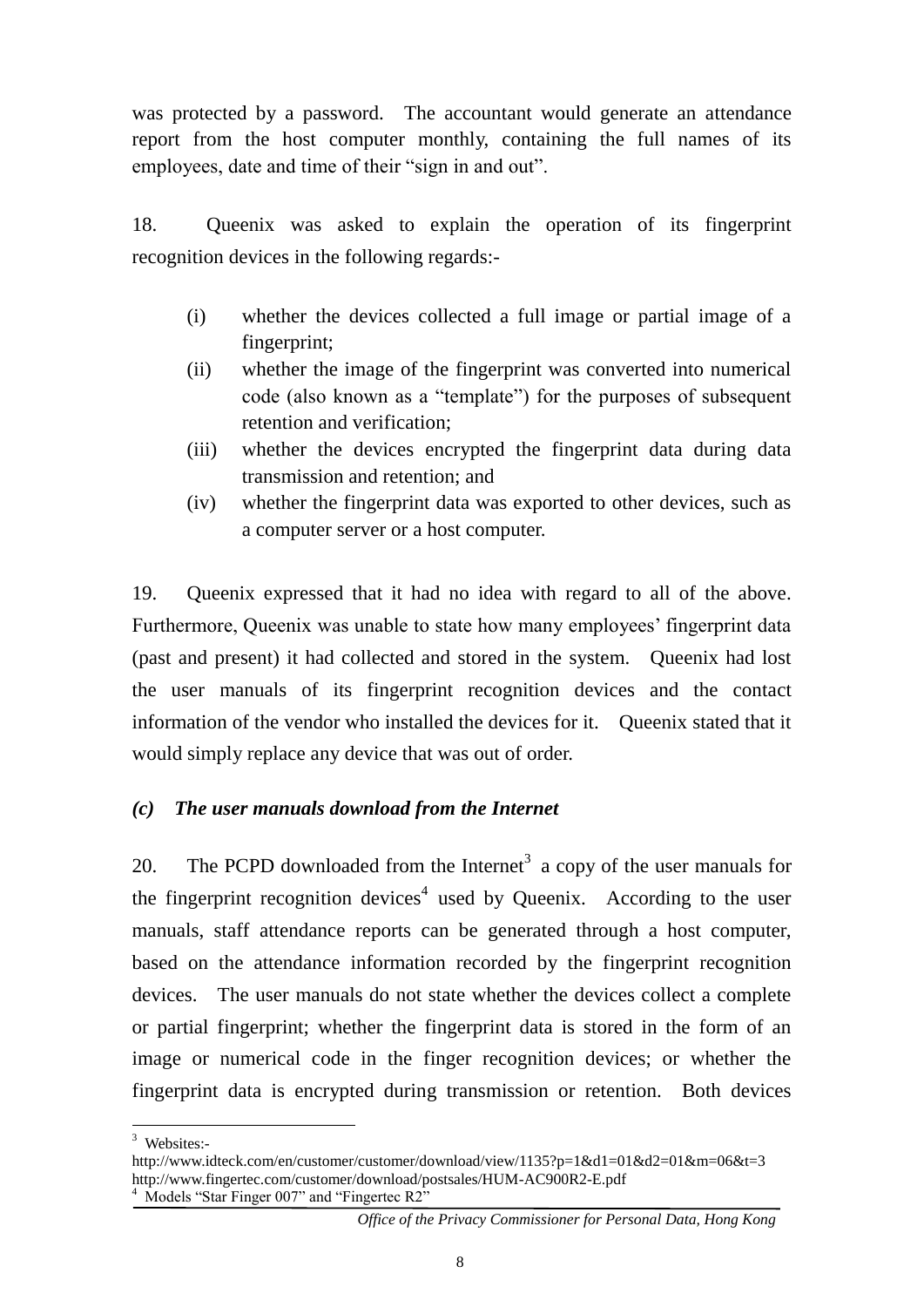may be operated by the use of a smartcard carrying an identification number, a password, or presenting a fingerprint, or a combination of any two of these means.

21. There is an additional function in the fingerprint recognition device installed outside the showroom<sup>5</sup> that allows the device to operate by using a smartcard with the fingerprint template embedded therein.

# *(d) Operations of Queenix's fingerprint recognition devices through the use of fingerprint, smartcard, password*

22. Although Queenix was unable to explain how its fingerprint recognition devices were operated through the use of fingerprint, password, or smartcard, the PCPD has reasons to believe that they are operated in the following ways:-

# *(i) Fingerprint*

23. To operate the fingerprint recognition devices through the use of fingerprint, a user has to first pre-register the fingerprint of any one of his fingers with the device by recording relevant features of that fingerprint (such as ridge ending, diversion, merger, etc.) and converting them into a fingerprint template. This fingerprint template is stored to constitute a database in the fingerprint recognition device. After the registration, whenever a person presents his finger of which his fingerprint has been registered to the device, relevant features of his fingerprint will be extracted and converted into a fingerprint template. The device will then try to match this fingerprint template with the fingerprint templates already stored in its database. If the fingerprint template of the finger presented by the person matches with any of the stored fingerprint templates, the device will record the time of matching, and if the device is connected to an electric door lock, as in this case, will trigger off unlocking of the door. For illustration, please see Diagram 3.

<sup>1</sup> Model "Fingertec R2"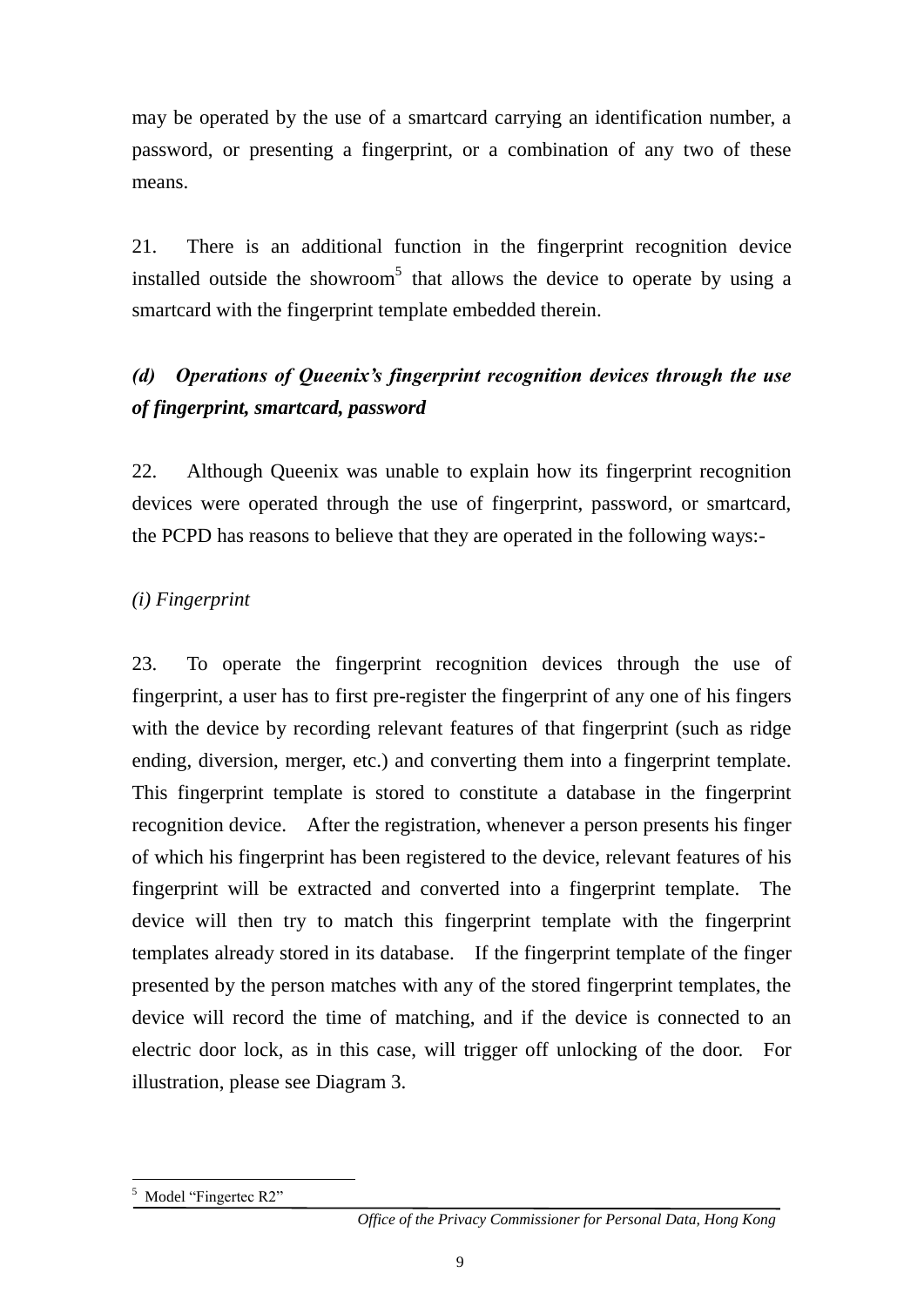

# Diagram 3: Operation of Queenix's fingerprint recognition devices

by use of fingerprint

# *(ii) Password*

24. For the alternative of using a password instead of fingerprint, a user pre-registers by inputting a five-digit password of his choice into the fingerprint recognition device. The device will then record the password in its database. After this, the door will be unlocked if any person inputs the same password to the device thus achieving a match with the pre-registered password. This alternative does not involve collection of personal data.

# *(iii) Smartcard that carries an identification number*

25. Each smartcard contains a unique identification number pre-recorded in the fingerprint recognition device. When a person presents the smartcard, the device will match the identification number in the smartcard with the identification number already stored in the database of the device. This alternative also does not involve collection of personal data.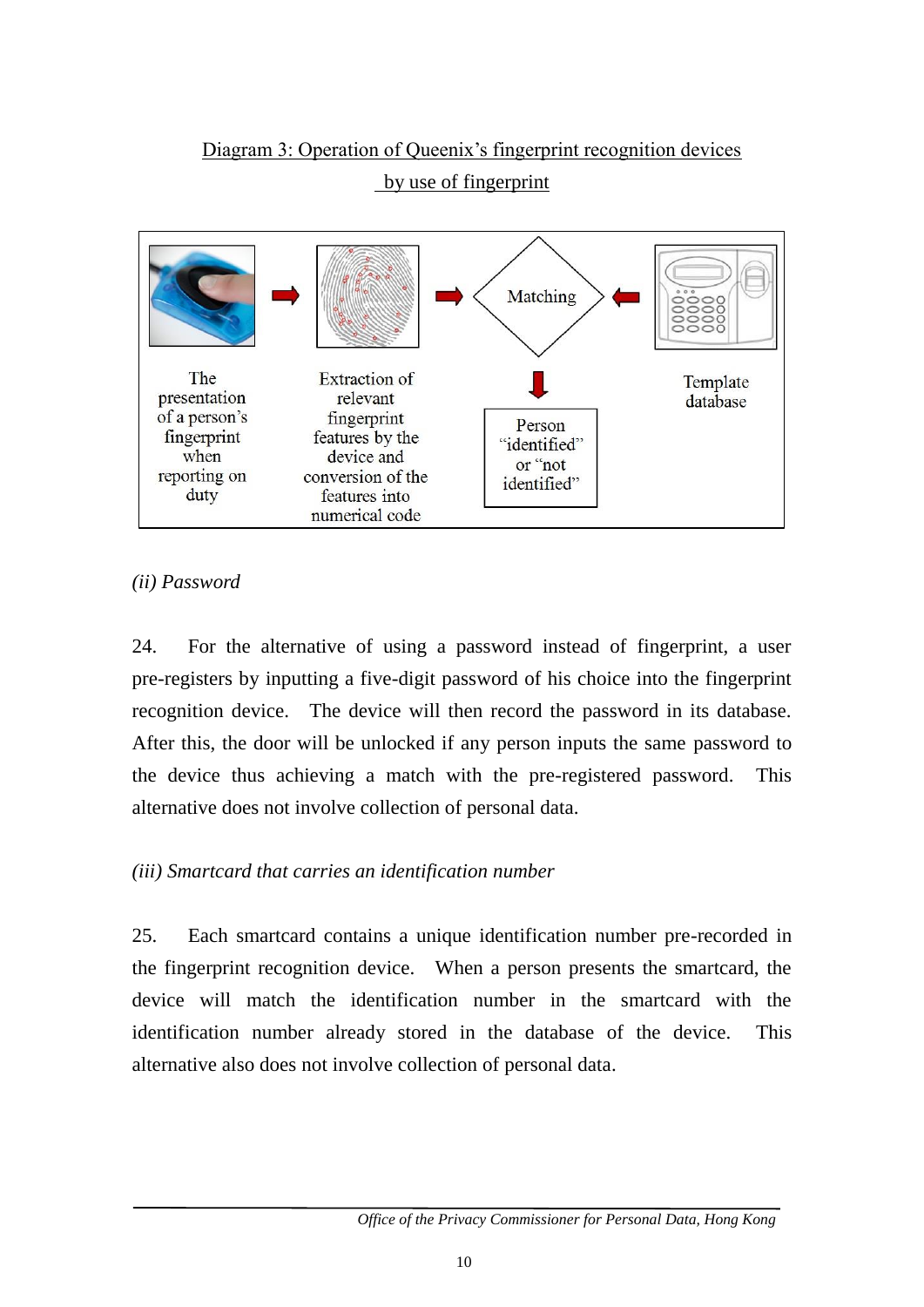26. To use a smartcard that carries a fingerprint template, certain features of the user's fingerprint is converted into a fingerprint template and stored in a smartcard held by the user himself. Whenever a person presents the smartcard carrying his fingerprint template, and presses his corresponding finger against the fingerprint recognition device, the device will compare the fingerprint template in the smartcard with the actual fingerprint presented by the person. The fingerprint recognition device does not retain the user's fingerprint data.

# *(e) Queenix's argument of not providing other alternative*

27. Queenix stated that any employee who was habitually late for work would be subjected to disciplinary action (such as a written warning). In order to monitor staff attendance, Queenix depended on the fingerprint recognition device at the office entrance to record staff attendance. Queenix did not allow its employee to use smartcard that carries an identification number or password to operate this fingerprint recognition device, due to concerns that the employees might "sign in" for work for each other. Queenix was, however, unable to confirm whether any "buddy-punching" incidents had occurred before it started using this finger recognition device. Queenix emphasised that no employee had objected to having his fingerprint collected.

# *(f) Queenix's policy on collection, retention, use, and security of fingerprint data*

28. Queenix admitted that it had no written policy regarding the collection, retention, use or security of the fingerprint data. Each employee was verbally informed of the following on their first day of joining the company:

- (i) employees' fingerprint data was collected for security and recording attendance purposes;
- (ii) employees were required to "sign in and out" by placing the registered finger on the fingerprint recognition device at the entrance of the office when arriving at office in the morning and leaving office at day end; and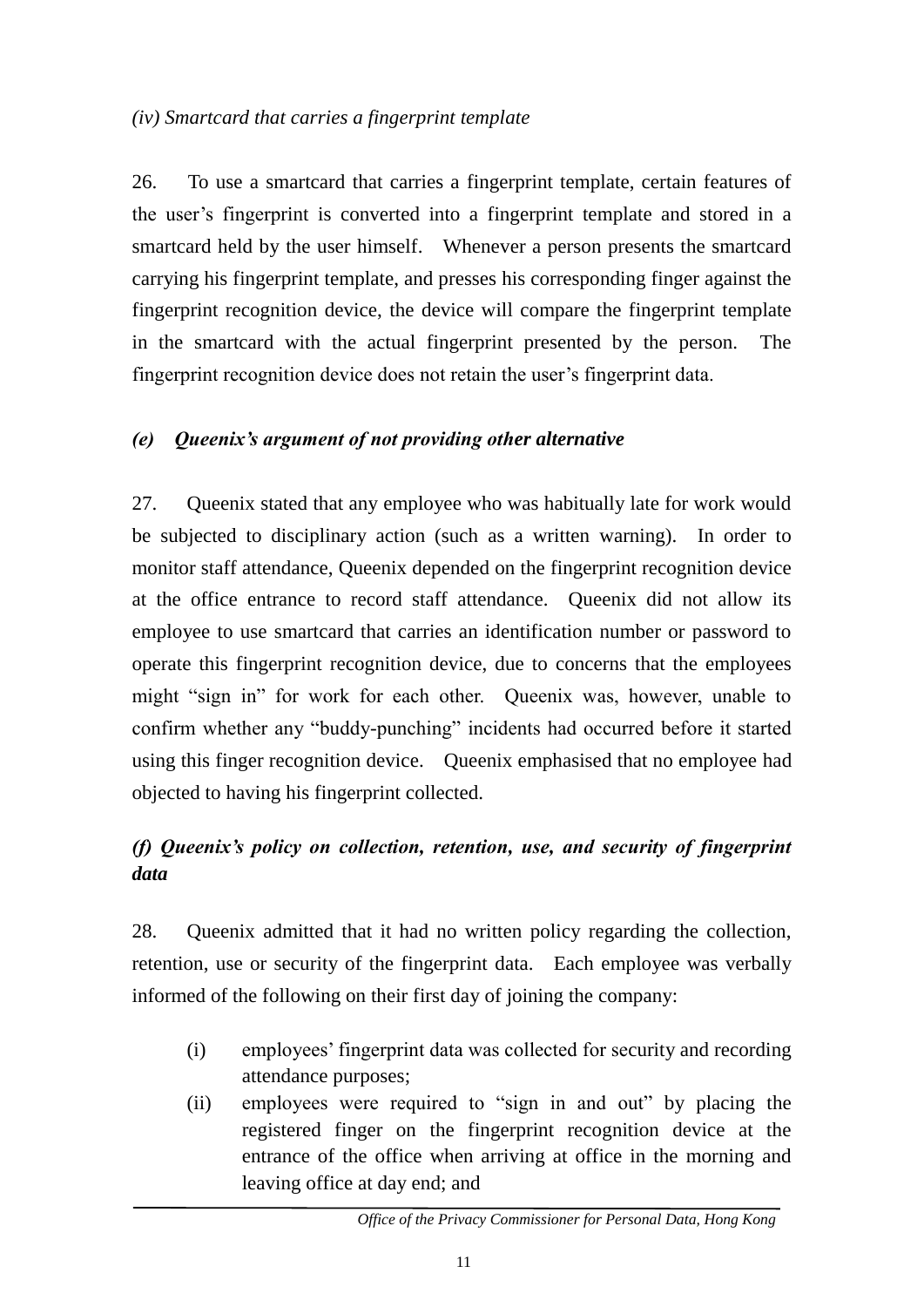(iii) the fingerprint data would be deleted from the fingerprint recognition devices the day immediately after an employee left employment.

29. Oueenix also admitted that it had no policy on the security and retention of the employees' attendance records in the host computer.

#### **IV. The Findings of the Commissioner**

1

# *(a) The fingerprint data collected by a fingerprint recognition device amounts to "personal data" (section 2(1) of the Ordinance)*

30. A full fingerprint image is a unique physiological trait that identifies the individual. It is hence personal data. However, some may argue that if the collected fingerprint data is converted and stored in numerical code, the resultant numbers are meaningless and therefore not personal data. The Commissioner does not agree with this argument as these numbers are still capable of identifying an individual, when linked to other personal identification particulars such as the individual's name. After all, the purpose of collecting fingerprint data through these fingerprint recognition devices is to identify a person or verify his identity.

31. There is also the argument that if only some features of a fingerprint are collected, they may not amount to personal data, as a full fingerprint image cannot be reconstructed from the features. Hence, the use and collection of these features would not breach any DPPs relating to personal data. On this point, the Commissioner would like to draw reference to the paper entitled "Fingerprint Biometrics: Address Privacy Before Deployment" published by the Information and Privacy Commissioner of Ontario (Canada) in November 2008. The paper explains that reconstruction of a fingerprint image from just features of a fingerprint with striking resemblance of the real image is not uncommon<sup>6</sup>.

<sup>&</sup>lt;sup>6</sup> "Until recently, the view of non-reconstruction was dominant in the biometrics community. However, *over the last few years, several scientific works were published that showed that a fingerprint can, in fact, be reconstructed from a minutiae template (features of fingerprint). The most advanced work was published in 2007 by Cappelli et al. The authors analyzed templates compatible with the ISO/IEC 19794-2 minutiae standard. In one test, they used basic minutiae information only (i.e. positions x, positions y, and directions). In another test, they also used optional information: minutiae types, Core and Delta data, and proprietary data (the ridge orientation field in this case). In all the tests, the authors were* 

*Office of the Privacy Commissioner for Personal Data, Hong Kong*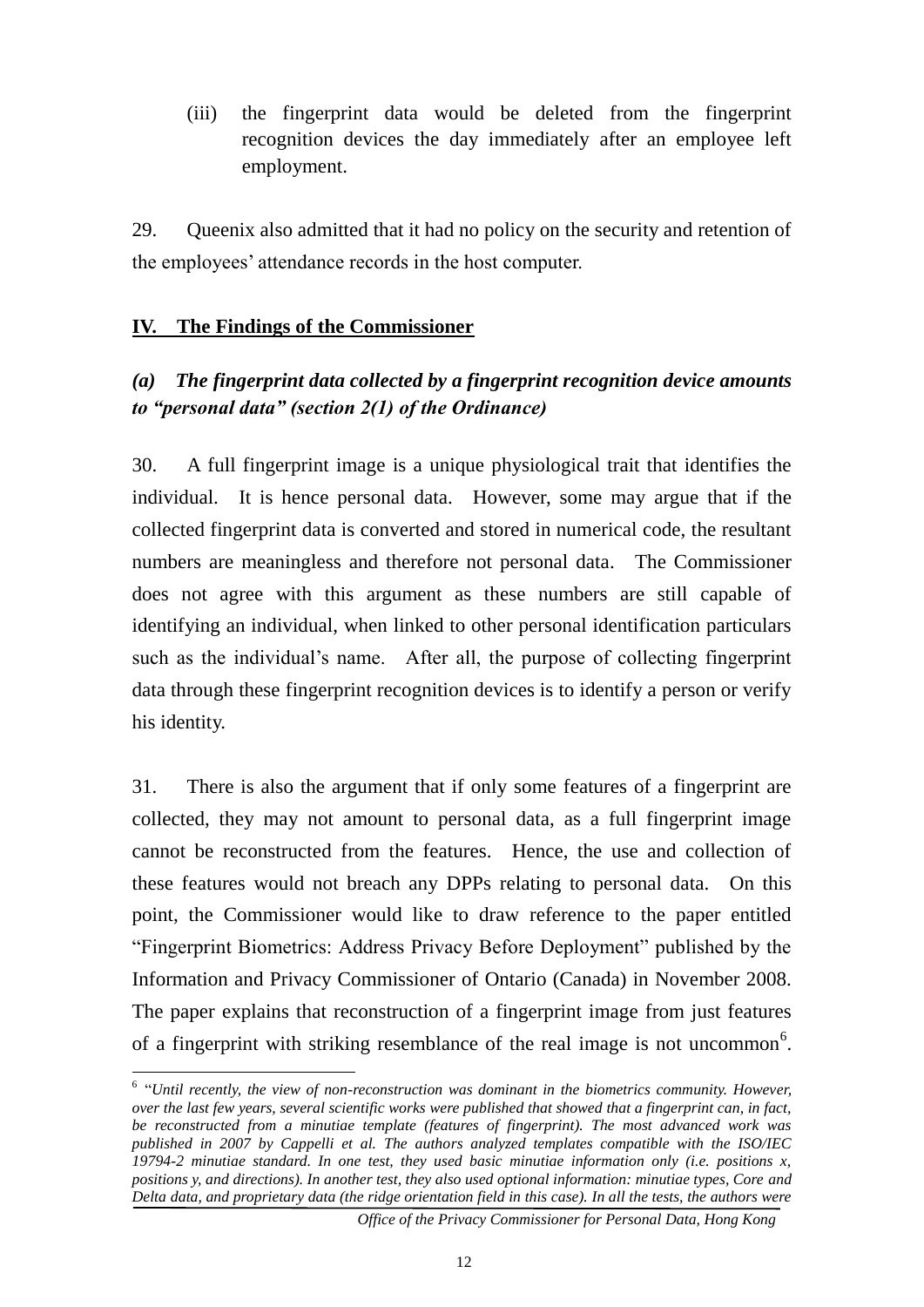The paper goes on to demonstrate that it is not difficult for someone to create an artificial fingerprint using the information in the fingerprint template to fool a fingerprint recognition system for malicious purposes<sup>7</sup>.

32. In sum, the collection of fingerprint data of its employees by Queenix, regardless of whether the data takes the form of a full image or a numerical code based on only some features of the fingerprint, amounted to the collection of "personal data" as defined under section 2(1) of the Ordinance.

#### *(b) Fingerprint data is sensitive personal data*

33. Fingerprint is a unique physiological trait which an individual is born with. It is a unique identifier of an individual which remains unchanged throughout his lifetime. As such, it is used commonly in criminal investigation. Unlike a password or a personal identification number, an individual cannot change his fingerprint if his fingerprint data is stolen or lost. Hence, any improper collection or use of fingerprint data can lead to grave consequences, such as identity theft. In short, fingerprint data is highly sensitive personal data, and its collection, use and retention should be managed with extreme caution. These processes can be justified only if less privacy-intrusive means to achieve the same goal in the circumstances are not available.

# *(c) The collection of fingerprint data by Queenix was excessive ( DPP1(1) )*

34. The following questions were addressed in determining whether Queenix's collection of fingerprint data was excessive:

1

*Office of the Privacy Commissioner for Personal Data, Hong Kong*

*able to reconstruct a fingerprint image from the minutiae template. Very often, the reconstructed image had a striking resemblance with the original image. Even though this reconstruction was only approximate, the reconstructed image was sufficient to obtain a positive match in more than 90% of cases for most minutiae matchers.*"

<sup>(</sup>Source: https://www.ipc.on.ca/images/Resources/fingerprint-biosys-priv.pdf)

<sup>7</sup> "*The potential repercussions of this work for the security and privacy of fingerprint minutiae systems are as follows: The fingerprint image reconstructed from the minutiae template, known as a 'masquerade' image since it is not an exact copy of the original image, will likely fool the system if it is submitted. A masquerade image can be submitted to the system by injecting it in a digital form after the fingerprint sensor. A malicious agent could also create a fake fingerprint and physically submit it to the sensor. The techniques of creating a fake fingerprint are inexpensive and well-known from the literature. The ability to create a masquerade image will increase the level of interoperability for the minutiae template. The masquerade image can be submitted to any other fingerprint system that requires an image (rather than a minutiae template) as an input. No format conversion of the minutiae template would be required.*" (Source: https://www.ipc.on.ca/images/Resources/fingerprint-biosys-priv.pdf)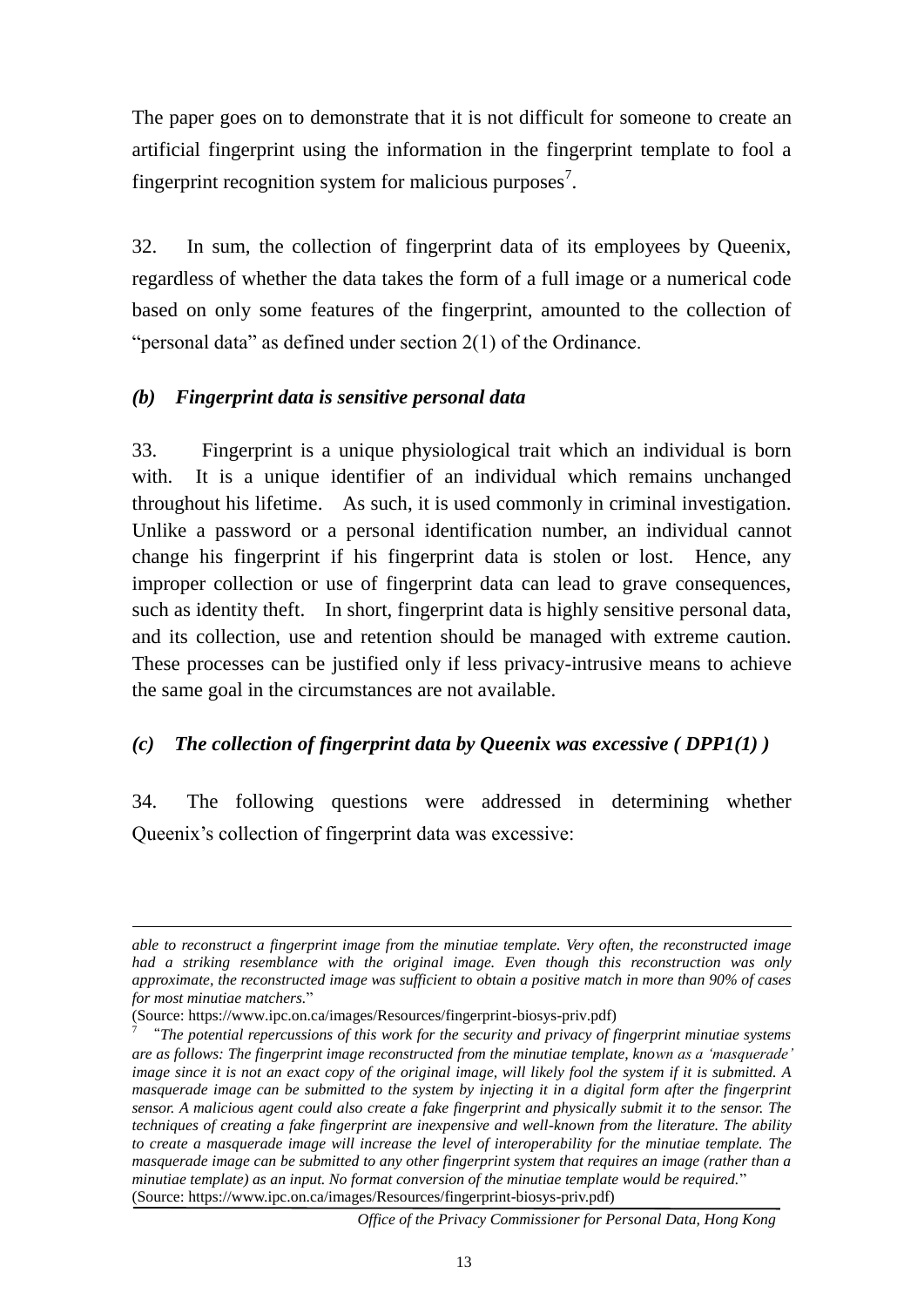- (i) Was the collection of fingerprint data necessary to meet the purposes of safeguarding office security and monitoring staff attendance?
- (ii) Was the collection of fingerprint data an effective means to serve the aforesaid purposes?
- (iii) Was the adverse impact on personal data privacy proportionate to the benefits brought by the collection of fingerprint data?
- (iv) Was there any less privacy-intrusive way to achieve the same purposes? If yes, data user should consider using the alternative way so as to eliminate, minimise or lessen the adverse impact on personal data privacy.
- 35. In this regard, the Commissioner has the following observations:-

#### *Security*

- (i) Queenix experienced several day-time theft incidents in its office and showroom. The thefts concerned, however, were all committed by its staff and customers, who were authorised to access the office and showroom, and as such, the installation of the fingerprint recognition devices to prevent unauthorised entry would not help prevent these thefts. Indeed, these thefts happened after the installation of the fingerprint recognition devices. Installation of CCTV cameras appears to be a more effective means. As mentioned above, the thefts were detected and the culprits identified through the CCTV footage.
- (ii) Furthermore, always keeping the entrance doors to both the office and the showroom locked would help maintain security during Queenix's opening hours. The observation of this basic security rule is more important than choosing a door lock operated by fingerprint in preference to a door lock operated by other means.
- (iii) The installation of fingerprint recognition device outside the showroom may help deter burglars from breaking into the showroom outside Queenix's opening hours. However, a strong door lock or a chain lock, both of which do not involve collection and retention of personal data, will serve the same purpose. Indeed, Queenix had already installed several security devices to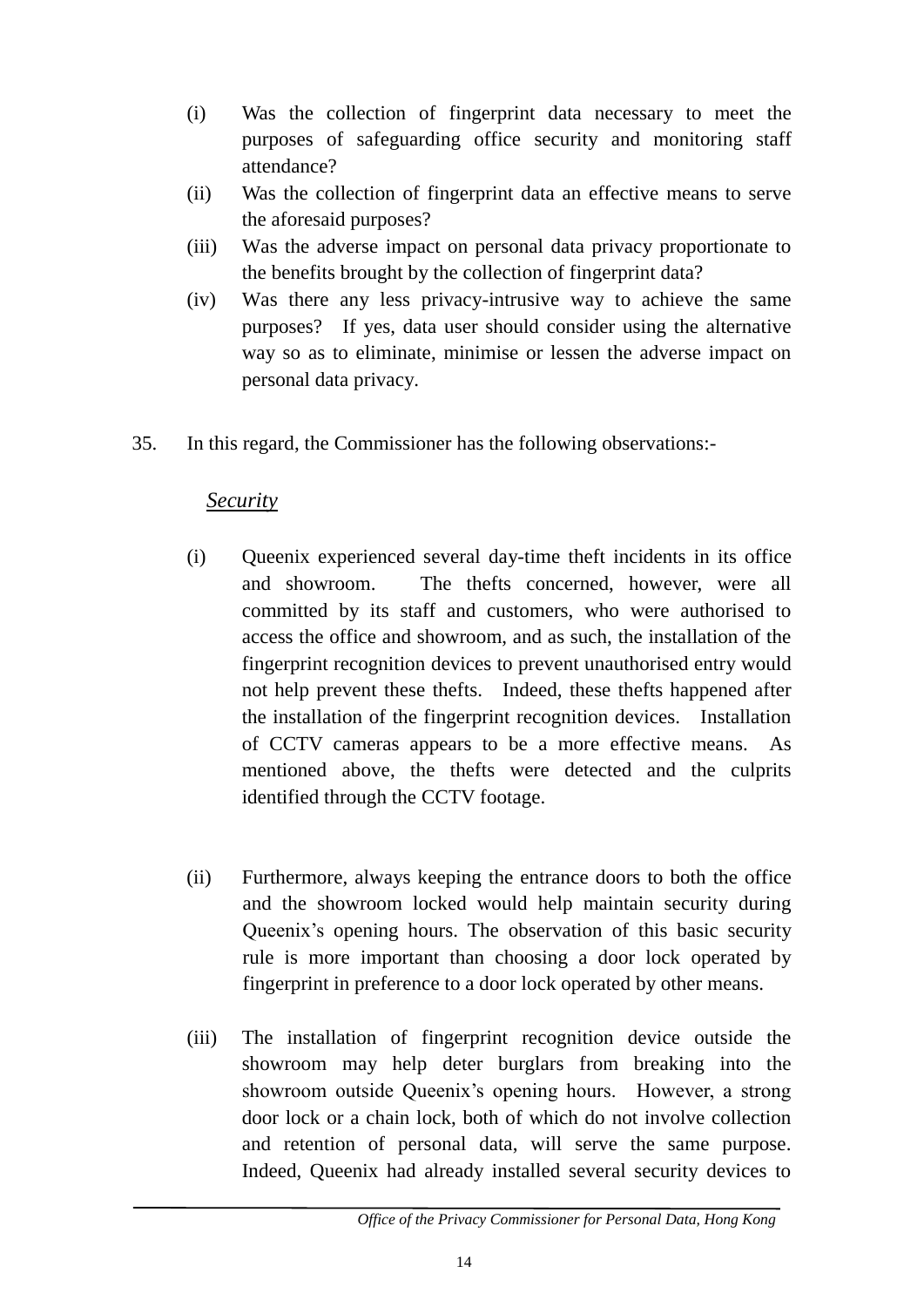safeguard its property outside opening hours, including CCTV cameras, digital locks, ordinary door locks and a chain lock. These all render the fingerprint recognition devices redundant.

#### *Attendance*

- (iv) It is basic office administration for organisations to maintain accurate attendance records of their employees. Nonetheless, solely to serve this relatively simple task is not a sufficient ground for the collection of fingerprint data of employees, taking into account the privacy intrusiveness of collection of fingerprint data and the possible adverse impact it could result in the event that the fingerprint data is leaked or misused, as explained in paragraph 33 above.
- (v) As Queenix had only 20 employees, it would be relatively easy to monitor their attendance without the use of a fingerprint recognition device. Queenix could have used other alternatives that do not involve the collection or retention of additional personal data, e.g. a password or a smartcard that carries an identification number, as explained in paragraphs 24 and 25 above. Furthermore, it may consider using a smartcard that carries the fingerprint template of its employee as explained in paragraph 26 above. However, the smartcard should be an anonymised smartcard and only kept by the corresponding employee to which the fingerprint belongs to. Moreover, the CCTV cameras monitoring the activities at the entrance of the office should help discourage the "buddy-punching" activities, if any.

36. Having carefully considered all the above factors, the Commissioner is of the view that it is not absolutely necessary for Queenix to collect employee fingerprint data for the purposes of security and monitoring staff attendance. There are readily available alternatives which do not involve collection of personal data, e.g. smartcard and password. The collection of fingerprint data by the fingerprint recognition devices generated a benefit to Queenix in terms of safeguarding office security and monitoring staff attendance. This, however, was disproportionate to the potential harm that could be caused to the staff.

37. Accordingly, the Commissioner finds the collection of employees'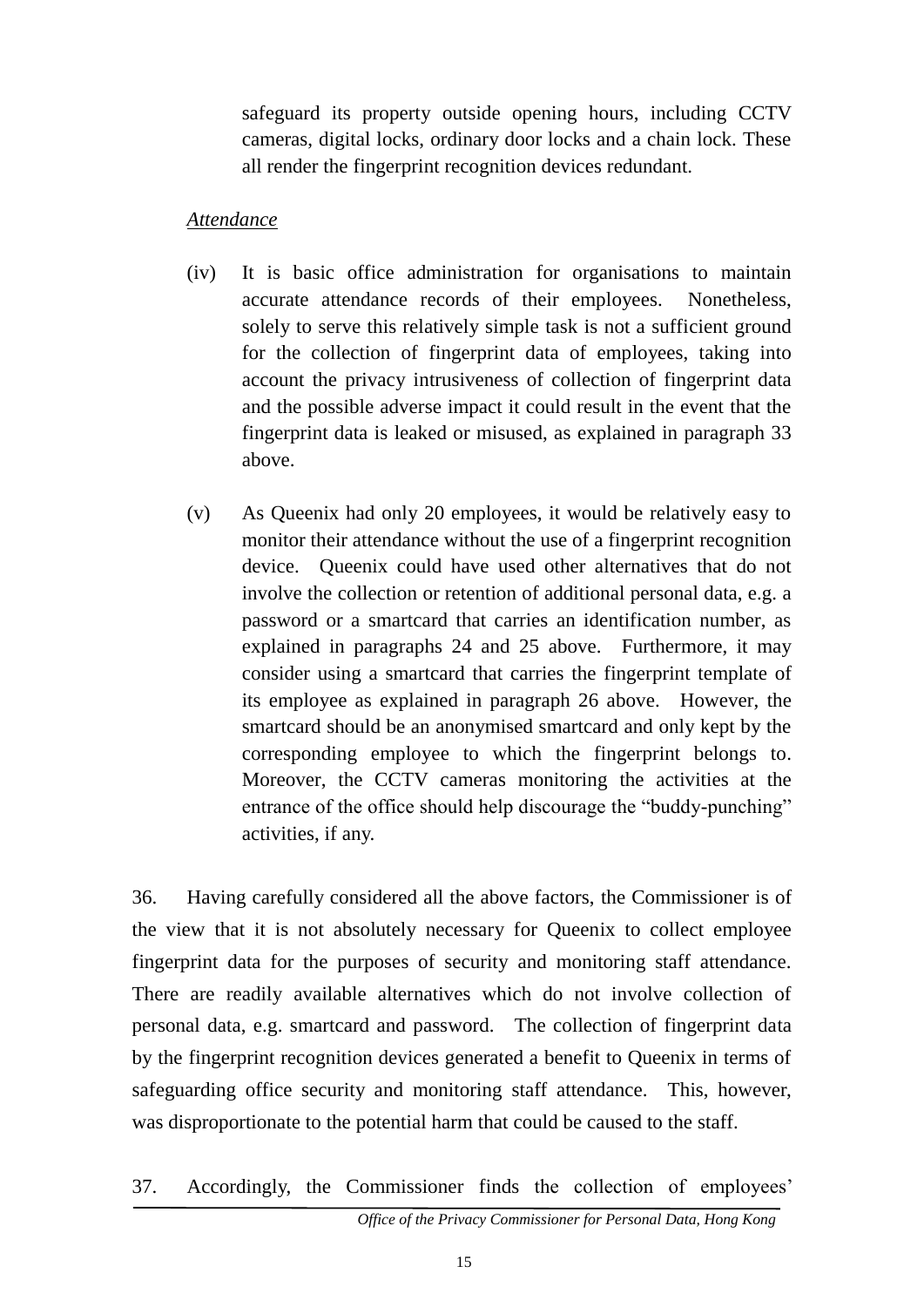fingerprint data by Queenix was excessive in the circumstances of the case, thereby constituting a contravention of DPP1(1) of the Ordinance.

# *(d) The collection of fingerprint data by Queenix was unfair (DPP1(2))*

38. While the Commissioner respects the free will of a data subject to voluntarily consent to providing fingerprint data for different legitimate purposes, the Commissioner is also concerned with the question of whether or not the consent is genuine and an informed one.

39. A genuine consent is one given freely, unhampered by improper pressure, undue influence, or threat. In a situation where a disparity of bargaining power exists, such as an employer-employee relationship in this case, the consent could not be considered to be freely given by the employees if they are not given the choice to opt for other alternatives. As Queenix made the provision of fingerprint data compulsory without providing any alternatives, the Commissioner has reasons to believe that employees did not give their consent freely, as in the case of the Complainant.

40. An informed consent could be made only if Queenix's employees were the choice to opt for other alternatives. Queenix did not inform its employees of relevant matters such as whether the whole or partial images of fingerprints were collected; how the fingerprint recognition devices operated; the class of persons to whom fingerprint data might be transferred; the privacy risk associated with the collection and use of fingerprint data and the measures to prevent abuse or improper handling of the data; the channel for employees to inquire about the accuracy of their attendance data collected; the retention period of their fingerprint data and the persons who could access the fingerprint data, etc. Given Queenix had no knowledge of most of these matters, it could not have taken measures to prevent leakage or improper handling of its employees' fingerprint data.

41. In sum, the purported consent to providing data by Queenix's employees was neither genuine nor an informed one, and the Commissioner is of the view that the collection of the employee fingerprint data by Queenix was not fair in the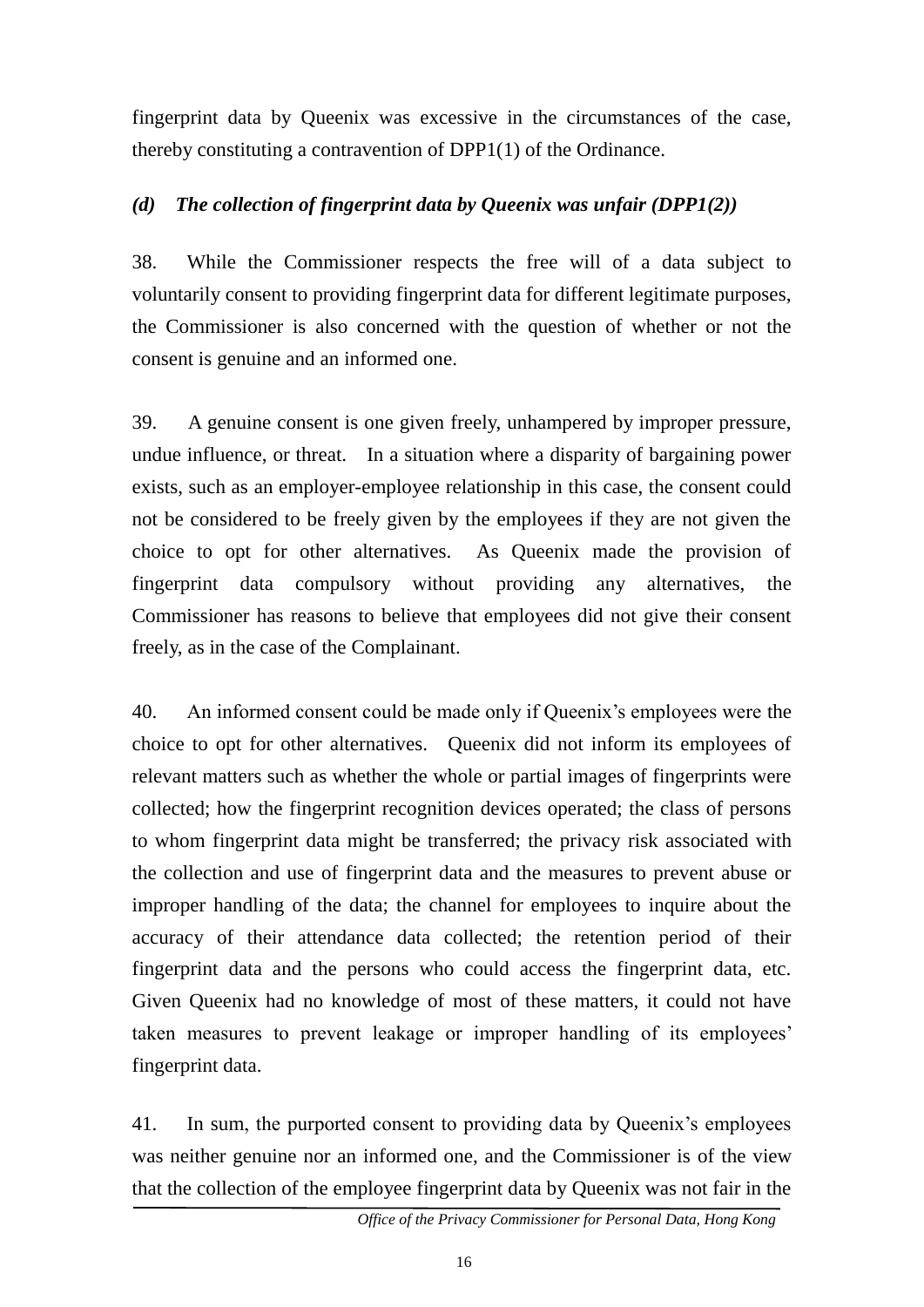circumstances, and was thus a contravention of DPP1(2) of the Ordinance.

#### *(e) Conclusion*

42. Based on the above, the Commissioner finds that the collection of the employee fingerprint data by Queenix for the purposes of security and monitoring staff attendance constituted contraventions of DPP1(1) and (2) of the Ordinance.

#### **V. Other Recommendations**

43. Decades ago, fingerprint recognition technology was used almost exclusively in government programmes and law enforcements activities such as issue of identification documents, border control and criminal investigation. With advancement in technology leading to improved effectiveness and lowered cost in the use of fingerprints for identification purposes, business applications directed at consumers have become a growing trend. Fingerprint recognition devices are now readily available, affordable, and commonly used. If one walks through a computer shopping mall or browses eBay, one can easily find a range of models of these devices priced at as low as HK\$200. Not coincidentally therefore, fingerprint door locks are being used by individual residential and commercial units. Fingerprint recognition devices are increasingly used by employers for the purposes of enhancing office security and monitoring staff attendance, as manufacturers of these devices promote their products as handy tools and a quick fix to the issue of "buddy-punching". A further common example of the use of fingerprint recognition technology is to unlock one's smartphone with a fingerprint instead of a password.

44. As the use of fingerprint recognition and other biometric technologies becomes increasingly common, it is imperative that privacy and data protection are not compromised. The use of fingerprint recognition devices by Queenix is a vivid example of preferring the convenience and affordability of such devices to the neglect of the underlying privacy concerns. The case illustrates how privacy rights could be sacrificed on the altar of technology if people fail to understand and assess the privacy risks which technology can generate.

*Office of the Privacy Commissioner for Personal Data, Hong Kong*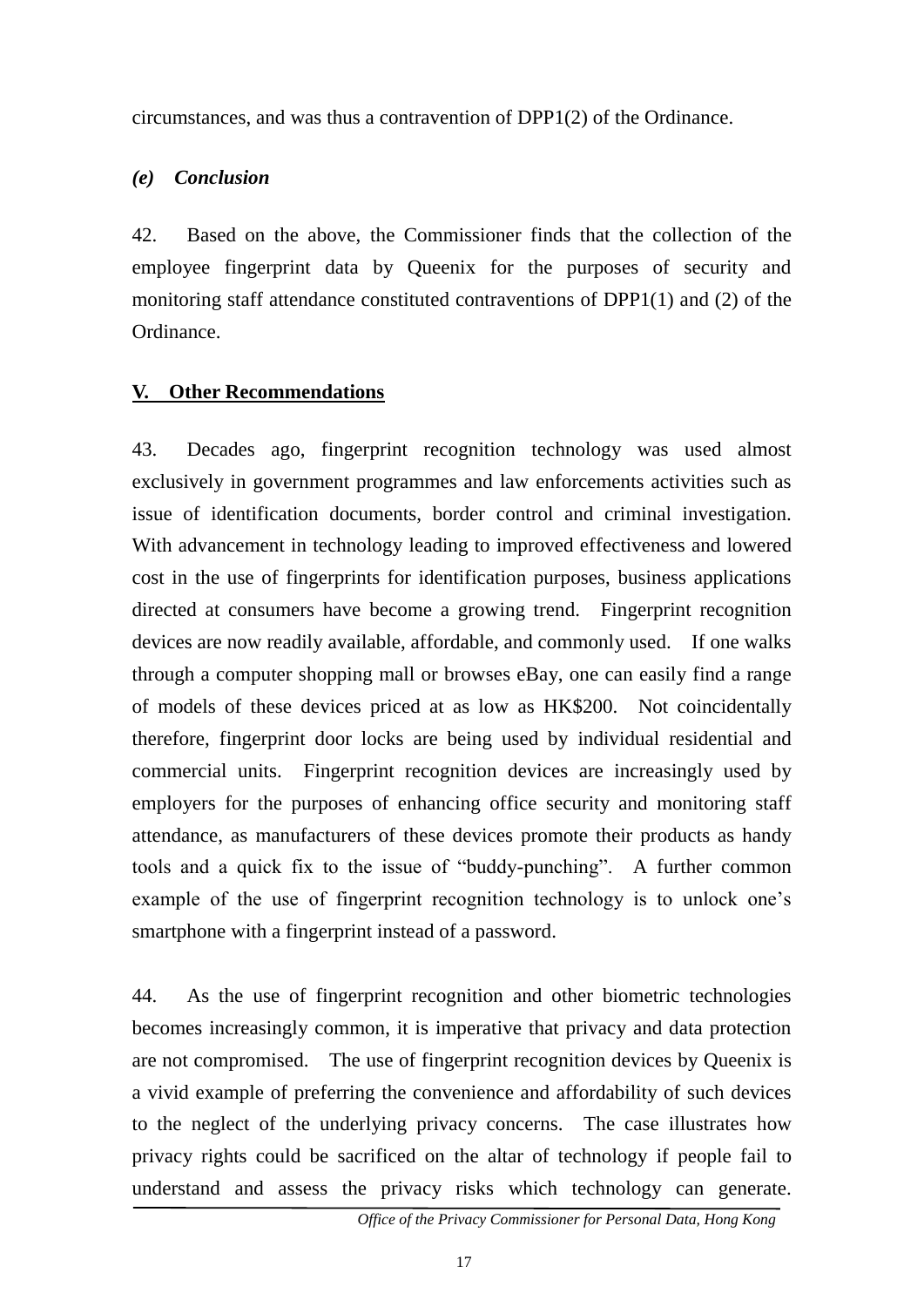Technology is certainly to be embraced because it works wonders but irresponsible use of technology must be discouraged.

45. As discussed in paragraph 33 above, fingerprint data (and indeed many biometric data) is highly sensitive personal data because it is a unique physiological trait which an individual is born with. It can irrefutably identify an individual and it remains unchanged throughout his lifetime. Given its uniqueness and immutability, fingerprint data must be protected against identity theft or misappropriation. It should be collected only when justified, and used with appropriate procedural and technological safeguards to prevent unauthorised access to and use of the data.

46. Before collecting fingerprint data, an organisation must satisfy itself that this is necessary to meet a specific need and there is no other less privacy-intrusive means which could be equally effective to serve the same need. A fingerprint recognition device should not be used simply because it is readily available, convenient and cost-effective. It may be an appropriate tool to control entry to high security areas but to apply it merely for checking staff attendance would be questionable.

47. Where the use of fingerprints is justified, the organisation would need to further consider the number of fingers that needs to be engaged and the amount of fingerprint data (in terms of minutiae and non-minutiae information) that needs to be collected to achieve a desired level of accuracy in identification or authentication of individuals. In this regard, it should be borne in mind that identification and authentication are related but different processes.

48. In an identification system which involves a "one-to-many" match of a person's fingerprint with a pool of fingerprint templates stored in a central database, the number of templates in the database will determine how much fingerprint data needs to be collected. In other words, the number of employees that have to be checked for security access determines the amount of fingerprint data that needs to be collected from each employee and stored in the central database.